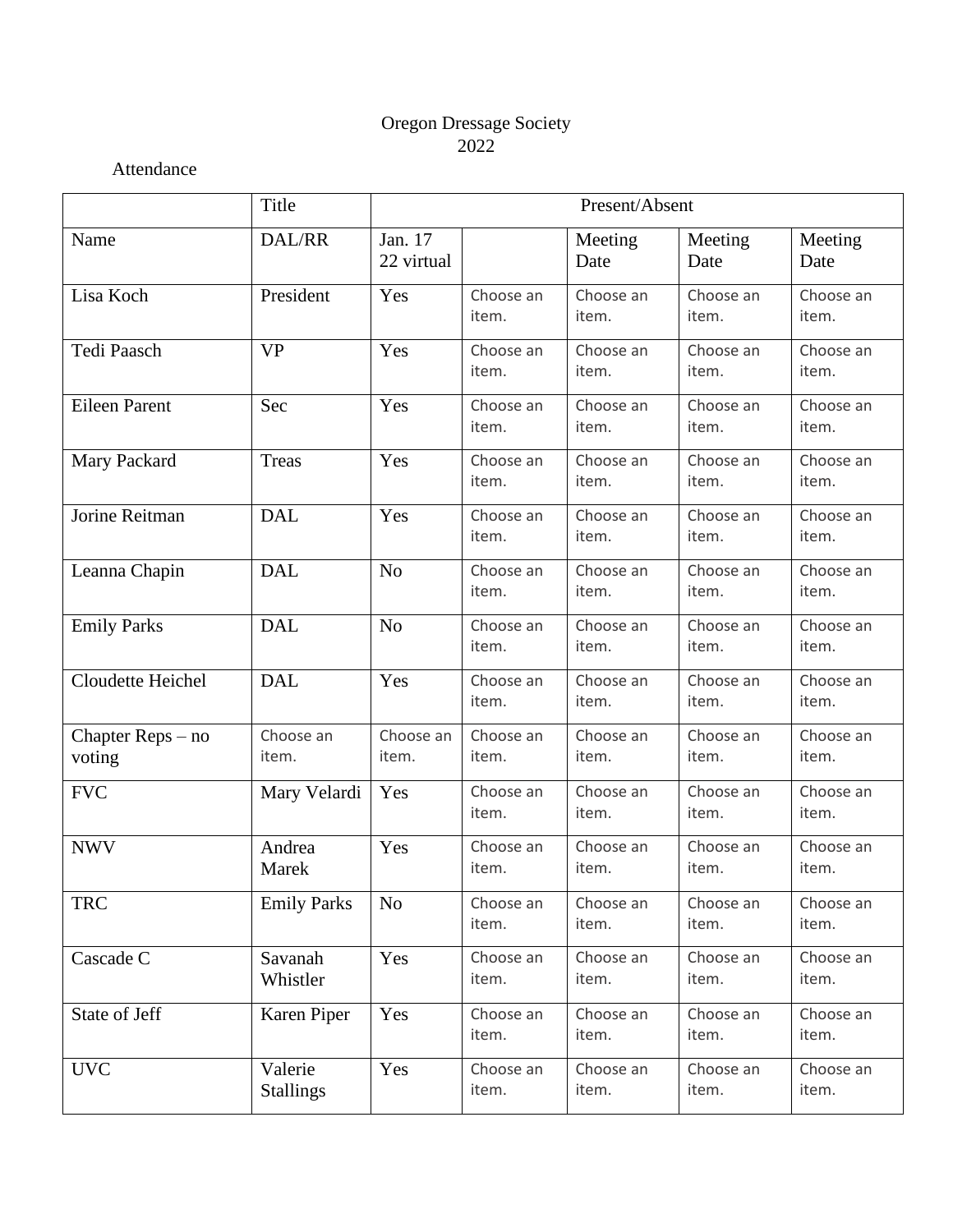| <b>COC</b>  | Jessie<br>Higgins | Yes            | Choose an<br>item. | Choose an<br>item. | Choose an<br>item. | Choose an<br>item. |
|-------------|-------------------|----------------|--------------------|--------------------|--------------------|--------------------|
| <b>NEOC</b> | Karen Hasel       | Yes            | Choose an<br>item. | Choose an<br>item. | Choose an<br>item. | Choose an<br>item. |
| Eagle Cap   | Jesse<br>Woodhead | N <sub>0</sub> | Choose an<br>item. | Choose an<br>item. | Choose an<br>item. | Choose an<br>item. |
| <b>MVC</b>  | Karen<br>McCurdy  | N <sub>0</sub> | Choose an<br>item. | Choose an<br>item. | Choose an<br>item. | Choose an<br>item. |
| Tory Kelly  | Office<br>manager | Yes            | Choose an<br>item. | Choose an<br>item. | Choose an<br>item. | Choose an<br>item. |

Guests: None

# **Meeting was called to order by Lisa Koch at 6:38**

A quorum was present: Yes  $\boxtimes$ . No  $\square$ 

Agenda for the meeting: Approved  $\boxtimes$  :

Minutes of prior meeting Dec. 6th, 21 were approved

# **Board Meeting Dec. 27, 21**

Lisa Koch, Tedi Paasch, Eileen Parent, Mary Packard, Cloudette Heichel, Jorine Reitman, Leanna Chapin, Jorine Reitman, Karen Cheeke

Introductions, meet and greet new board members, discuss election of officers for 2021. Officers elected for 2022: Lisa Koch – Pres. Tedi Paasch – VP, Eileen Parent – Sec. Mary Packard – Treas.

## **President's Comments**:

Board/Chapter Officer Virtual Legal Training will be Mon. Jan.31<sup>st</sup> at 6:30 pm with Jana Toran who is being our legal advisor on non-profit procedures.

ODS will be having the virtual show series again this year with shows Feb., Mar, April.

The first ODS League Show is Bears Above the Ground in Feb.

Rider plaques are available and info can be found on the website.

Riders need to send in their scores for the ODS League Championship Show.

Tedi Paasch will proof read the ODS Test Booklet and then it will be sent out.